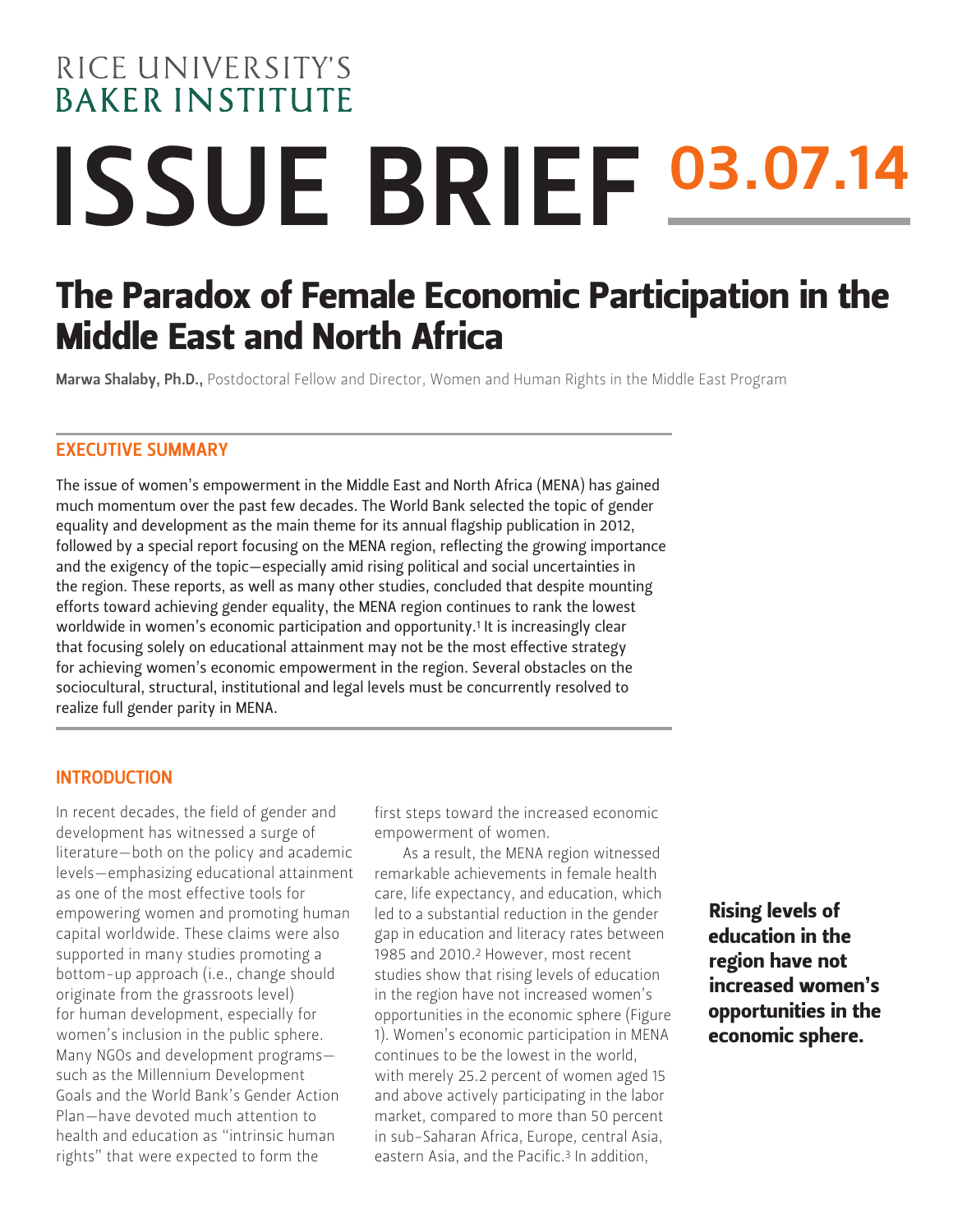

# FIGURE 1 — FEMALE UNEMPLOYMENT RATES BY EDUCATION LEVEL

SOURCE World Bank, 2013



## FIGURE 2 — PERCENTAGE OF RESPONDENTS WHO BELIEVE MEN MAKE BETTER BUSINESS EXECUTIVES THAN WOMEN

SOURCE World Values Survey 2008-2010

the "gender wage gap" is also evident, with men making at least four times more than women in countries across the region.

## THE CONVENTIONAL WISDOM REVISITED

The World Development Report defines gender equality as "the accumulation of endowments (education, health, physical assets); the use of those endowments to take up economic opportunities and generate incomes; and the application of those endowments to take actions, or agency, affecting individual and household wellbeing."4 Women across MENA have been provided with the necessary "endowments" (i.e., basic educational opportunities, better health, higher life expectancy) to achieve considerable success in the realm of education. However, they are still unable to fully exercise agency in the public sphere. There are several explanations why women in MENA lag behind in this area, and the main factors are sociocultural, structural, institutional, and legal.

On the sociocultural level, women in the region still face many barriers due to the widespread belief that women are the upholders of tradition, and their duties should be confined to childbearing and taking care of their families. This has led to vertical (i.e., women having limited access to leadership positions in institutions) as well as horizontal (i.e., women being concentrated in specific professions in the labor market) gender occupational segregation.5 It is worth mentioning that most of these perceptions have very little to do with Islam or religious beliefs. The data in Figure 2 indicates the prevalence of negative perceptions about women in the labor force in Arab countries compared to other non-Arab Muslim and Western countries.6 Meanwhile, women who do enter the workforce are largely confined to socially acceptable professions, such as education, health care, agriculture, welfare, or volunteer work.7 This has led to a substantial gender gap in the fields of technology, engineering, and business administration.

On the structural level, many non-oilproducing Arab countries adopted a number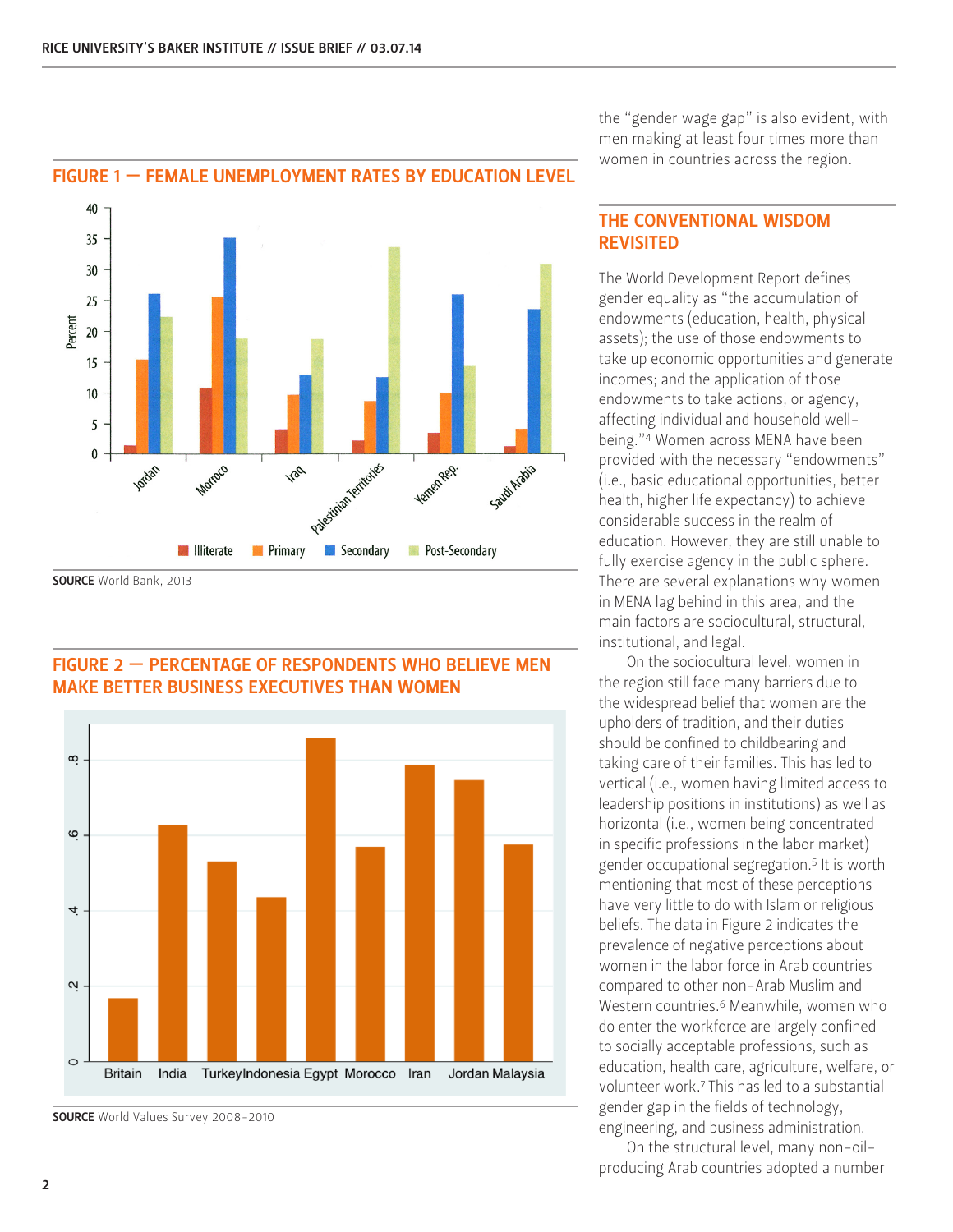of rigid economic policies that aggravated the distribution of resources and income with a direct impact on women's employment.<sup>8</sup> This impact was exacerbated by sluggish economic performance, soaring levels of inflation, and deteriorating trade levels and foreign direct investments.9

Female participation in the workforce is even lower in oil-producing Arab states, with female unemployment rates almost four times the male unemployment rates.10 This is mainly due to the effect of oil on the economies of these countries,11 as well as low incentives for women to be employed due to generous subsidies and family benefits. In addition to this economic participation gap, the gender wage gap in MENA is three times larger than in any of the emerging markets, estimated between 20 and 40 percent.12

On the institutional and legal levels, many countries in the region still lag behind in enforcing the necessary institutional and legal mechanisms to facilitate and promote women's presence in the economic sphere. Several states in MENA lack adequate benefits for working parents, as well as strict labor laws against discrimination and violence against women in the workplace. In addition, rigid lending regulations and discriminatory treatment make it extremely difficult for women entrepreneurs in MENA to obtain credit.13

#### LOOKING AHEAD

Increased access to economic opportunity is not only essential for improving women's social status,<sup>14</sup> but also for promoting a stronger presence in the decision-making process, especially on the political arena.15 To achieve this goal, all stakeholders should acknowledge that women's economic empowerment in the region is a multifaceted and challenging issue that requires comprehensive and coordinated efforts on both local and international levels.

In order to create an equitable workplace for women across MENA, change has to be initiated from within. Governments should make concerted efforts to close the widening gender gap in economic opportunities and wage distribution. Institutional mechanisms

and strict enforcement of policies are needed to eliminate all forms of gender-based discrimination and provide women with more flexible work schedules, protection from harassment in the workplace, and equitable wages and benefits—in both the public and private sectors. Special training programs can better equip women with the necessary skills and tools for an increasingly competitive labor market. Furthermore, parallel efforts should focus on reshaping the prevailing cultural stereotypes and restrictive gender norms across MENA, with a focus on a more progressive, moderate form of female empowerment based on the values of Islam and tradition. Traditional and social media tools should play an active role in reinforcing and promoting these positive images.

International actors should also focus on developing and facilitating programs geared toward women's economic empowerment in the region, especially in places where women's empowerment is politically motivated and enacted by the states. There are numerous initiatives led by international donors (such as Rouwwad, Women in Technology, Wamda for Women, etc.) that provide basic financial support and guidance to help women start their own businesses and become active in the workforce.

Finally, international and domestic efforts should not solely focus on designing programs and promoting initiatives for women in poverty, but should also develop parallel efforts aimed at middle-class women—who have actually proved to outperform men in several educational specializations.16 Empowering this middle class would have a tremendous spillover effect, encouraging women to play more active roles in the political and social arenas. Over the course of the past few years, many of these middle-class women were at the forefront of the uprisings sweeping the region. Their demands were similar to their male counterparts: "Bread, Social Equality, and Dignity." Equality of opportunity is at the heart of these demands—it is increasingly difficult to envision a prosperous, stable Middle East without these demands being met. Unconditional inclusion of women in the decision-making process is an urgent need that can't be delayed any longer.

The gender wage gap in MENA is three times larger than in any of the emerging markets, estimated between 20 and 40 percent.

Increased access to economic opportunity is not only essential for improving women's social status, but also for promoting a stronger presence in the decision-making process.